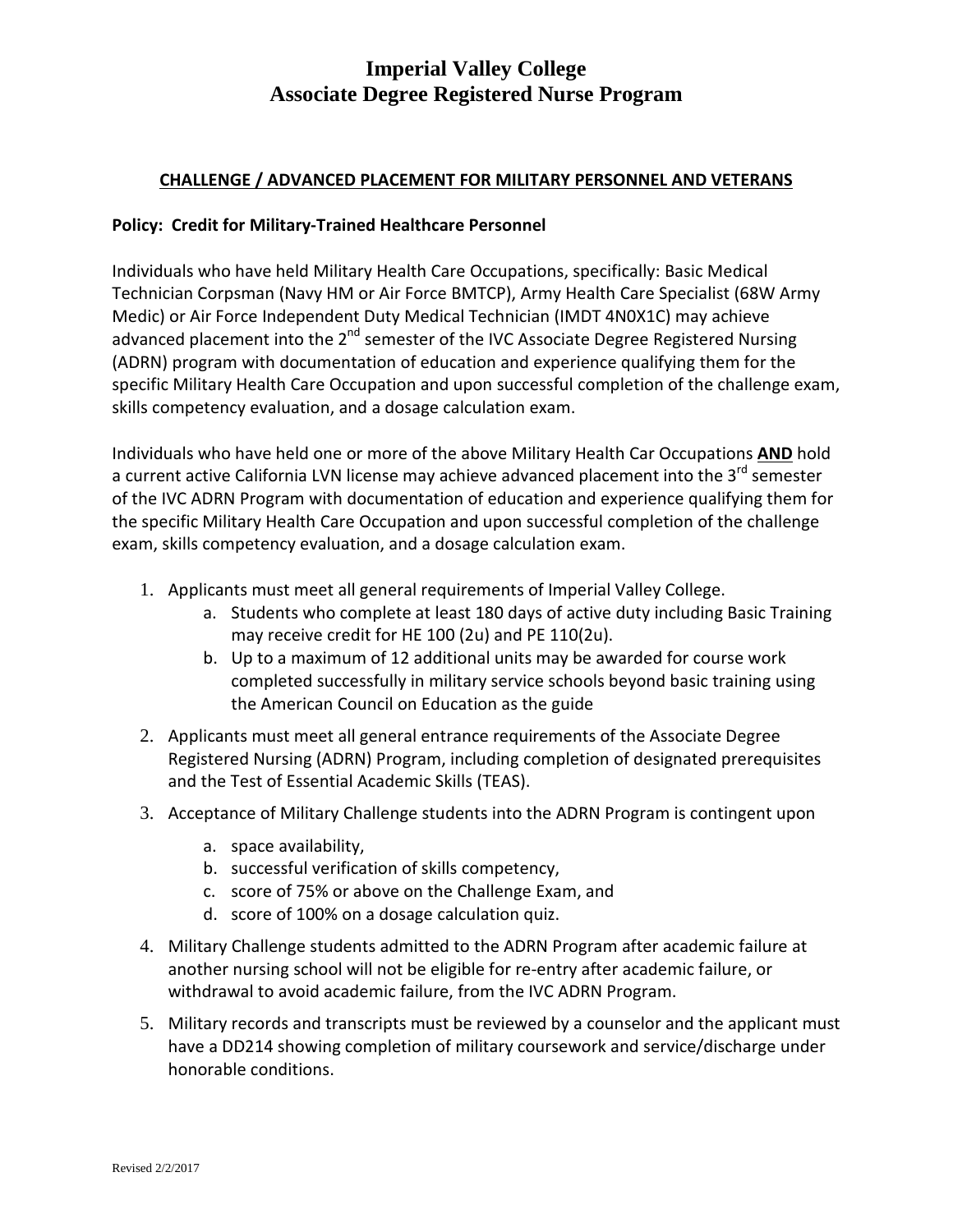# **Imperial Valley College Associate Degree Registered Nurse Program**

- 6. All ADRN prerequisites must be completed prior to entering the ADRN Program. Associate Degree may require additional coursework per college policy
- 7. Written and clinical competency examinations for advanced placement or challenge must be completed eight (8) weeks prior to admission to the program, unless waived by the Director of the Nursing Program.
- 8. Advanced Placement will be granted if applicant meets minimum requirements equivalent to those required of students enrolled in the actual course.

#### **Procedure:**

Interested candidates must request an appointment with the Program Director one (1) semester prior to the application period to discuss eligibility requirements for admission to the ADRN Program.

Pathway 1: Basic Medical Technician Corpsman (Navy Hospital Medic or Air Force Basic Medical Technical Corpsman) or Army Health Care Specialist (68-W Army Medic) or Air Force Independent Duty Medical Technician (IMDT 4N0X1C), or Advanced Army Medic, or Advanced Air Force Medic

- 1. Satisfactorily completed, within the last 3 years, the education and experience as Basic Corpsman, or Health Care Specialist, or Medic, or Medical Technician.
- 2. Applicants applying for transfer credit must submit the following materials verifying education and experience:
	- a. transcripts from appropriate education program(s), demonstrating satisfactory completion of coursework and clinical experience; and
	- b. documentation of experience
- 3. After a review of the applicant's documentation, and upon determination the at the applicant has met the educational and experience requirements, as well as the additional ADRN Program admission requirements, the student will be required to take
	- a. a written challenge examination covering nursing fundamentals,
	- b. a competency skills evaluation covering nursing fundamentals, and
	- c. a dosage calculation exam
- 4. The following materials will be available to the applicant once challenge confirmation is made:
	- d. course syllabus, including course objectives;
	- e. content outline;
	- f. bibliography and textbook lists; and
	- g. example of style and format of examination.